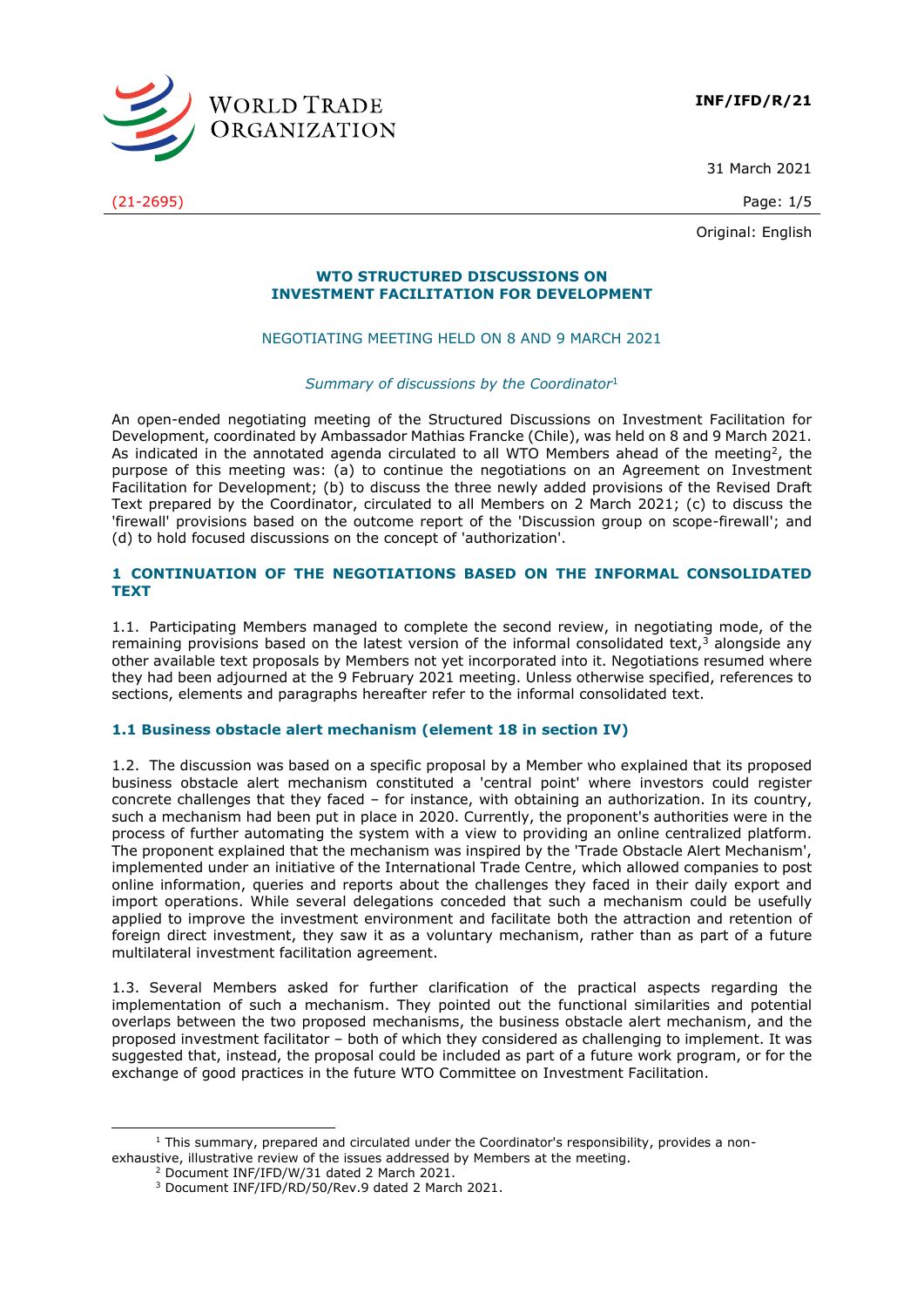#### **1.2 Domestic supplier databases (element 20 in section IV)**

1.4. The discussion was based on a revised proposal on domestic supplier databases presented by a Member. <sup>4</sup> The proponent explained that its revised proposal was framed as an encouragement and that it accommodated Members' previously identified concerns on the need to limit Members' responsibility derived from the use of such databases by clearly stating that Members shall not be liable for the information shared in such databases, particularly where they were maintained by the private sector (e.g., by a business association).

1.5. Many participating Members saw value in including the revised provision on domestic supplier databases in the future Agreement and considered such databases as a useful instrument to help matching foreign investors with domestic suppliers – including MSMEs. The Coordinator stated that he would propose some 'revised draft text' on this element, while accommodating some of the concerns expressed by a couple of participating Members.

#### **1.3 Responsible business conduct (element 26 in section VI)**

1.6. The discussion was based on a new proposal by a Member<sup>5</sup> – in addition to those already included in the informal consolidated text. The proponent explained that the first paragraph of its proposal – built on existing proposals made by other Members – reaffirmed the importance Members placed on internationally recognized responsible business conduct standards, guidelines, and principles. The proposal explicitly provided flexibility by making it clear that Members were only recognizing those international standards that they had endorsed or that they supported. The second paragraph of the proposal called for Members to encourage investors to maintain meaningful engagement and dialogue with Indigenous peoples and local communities. Many participants welcomed the new proposal, which streamlined some of the proposals already contained in the informal consolidated text.

1.7. Many participating Members saw the inclusion of a provision on responsible business conduct in the future Agreement as contributing to sustainable investment and development. The title 'responsible business conduct' was preferred to the term 'corporate social responsibility', which was used more for private philanthropic activities of companies. Also, the title of Section VI ('Crosscutting Issues') was viewed as misleading and needed to be replaced. Some concerns were raised regarding the identification of those international standards and guidelines that not all participating Members had endorsed or were supportive of. Finally, several delegations considered that it was important also to include in the provision an explicit reference to 'due diligence', which was an important concept for responsible business conduct.

#### **1.4 Measures against corruption (element 27 in section VI)**

1.8. Participating Members reviewed the text proposals included under element 27 of the informal consolidated text. One of the proponents explained that it had revised its text proposal<sup>6</sup> to address concerns expressed by Members at a previous meeting, removing some of the elements that Members had found too prescriptive. Another proponent explained that its proposed footnote,<sup>7</sup> which was added to another Member's text proposal, was to ensure that the anti-corruption provisions applied at all times.

1.9. Many delegations expressed their support to include provisions to prevent and fight corruption in the future IFD Agreement. A number of Members strongly supported referring to international anti-corruption instruments and standards in order to ensure that the disciplines defined under the future IFD Agreement would be in line with such international standards and would remain so in case the standards should evolve over time. In analogy to the provision on responsible business conduct, several delegations preferred to list in the text of the future Agreement only those instruments and standards adhered to, or supported by, the broad WTO membership. Many participating Members stressed the importance of keeping a balance between the approach on anticorruption and the one on responsible business conduct in order to reflect the equal importance that Members attached to both issues. Finally, the point was made that the WTO dispute settlement

<sup>4</sup> Document INF/IFD/RD/62 dated 26 November 2020.

<sup>5</sup> Contained in document INF/IFD/RD/70 dated 8 March 2021.

<sup>6</sup> Document INF/IFD/RD/71 dated 8 March 2021.

<sup>7</sup> As stipulated under section 7 of its proposal contained in document INF/IFD/RD/66.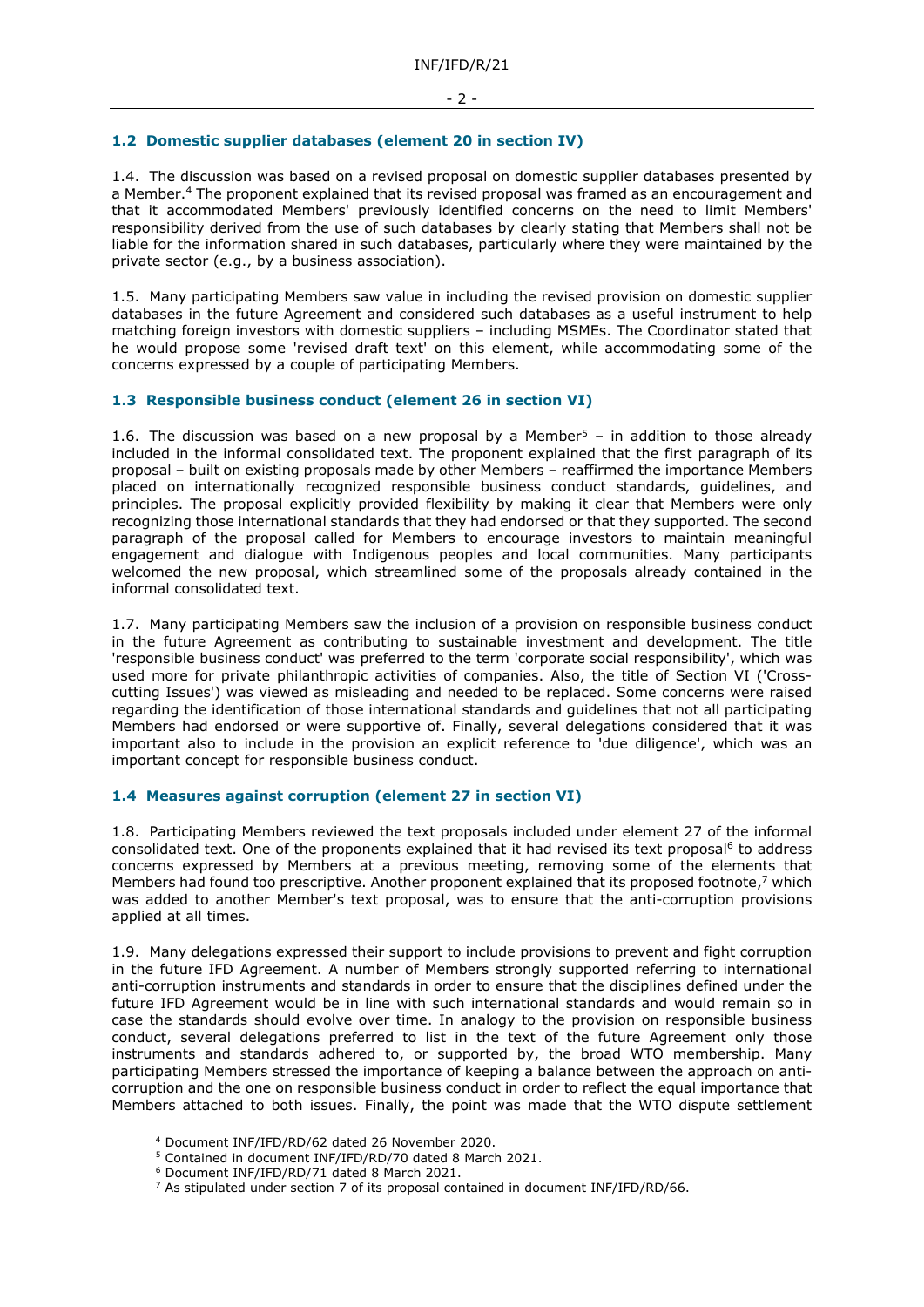procedures shall not apply to matters arising from the application and enforcement of anti-corruption laws of Members.

## **1.5 General, Security and Financial Exceptions (elements 29, 30 and 30** *bis* **in section VII)**

1.10. Regarding the general and security exceptions, several delegations stressed the need for consistency with existing WTO agreements - advocating for the 1994 GATT and GATS language to apply *mutatis mutandis* to investment facilitation for development. A few participating Members reserved their positions with respect to the inclusion of the GATT exceptions. A delegation stated the need to have a more specific exception provision for taxation.

1.11. Turning to the financial exceptions, contained in element 30 *bis*, most participating Members saw value in including an exception for prudential measures in the financial sector. The discussion was based on the two proposals submitted by Members. Several participating Members saw merit in including a provision based on the prudential carve-out contained in paragraph 2(a) of the GATS Annex on Financial Services. A delegation questioned paragraph 2.7 of the informal consolidated text (based on the second sentence of paragraph 2(a) of the GATS Annex on Financial Services), arguing that it had self-cancelling effects that could disable the financial exceptions. Finally, several Members raised questions on paragraph 2.8 of the informal consolidated text, $^8$  arguing that such a broad exception could possibly nullify some of the transparency provisions of the future Agreement.

# **2 DISCUSSION OF REVISED DRAFT TEXT PREPARED BY THE COORDINATOR**

2.1. Participating Members reviewed the latest version of the Revised Draft Text<sup>9</sup> put forward by the Coordinator covering three provisions based on Members' discussions held at the intersessional meeting on 9 February 2021. Overall, participating Members welcomed the latest version of the Revised Draft Text and estimated that the proposed language appropriately addressed the issues raised during previous discussions.

2.2. Regarding Article 3 on single information portal,<sup>10</sup> participating Members welcomed its focus on the transparency aspects – including the new title of the provision, which includes the term "information". Several delegations, which did not have such a single portal in their domestic systems, were nonetheless ready to positively consider the proposed text given its flexibility language.

2.3. With respect to Article 10 bis on authorization fees applying to financial services (Section III), participating Members welcomed the revised draft text; some of them suggested regrouping the articles related to financial services into a dedicated annex or section.

2.4. Finally, concerning Article 15 on focal point(s) (Section IV), many participating Members supported the flexibility to establish "one or more" focal points as well as their responsibility to respond to enquiries from investors or persons seeking to invest (paragraph 15.1(a)). Concerning the possibility to assign additional functions to the focal point(s), such as problem-solving (paragraph 15.3), while several participating Members welcomed the flexibility introduced in the drafting, some reserved their positions on that paragraph.

#### **3 DISCUSSION ON 'FIREWALL' PROVISIONS**

3.1. The discussion on the 'firewall' provisions relating to the insulation of the future IFD Agreement from international investment agreements (IIAs) was based on the text contribution by the facilitator of the 'Discussion group on scope-firewall' circulated to all Members on 4 March 2021. The facilitator of the group presented the three firewall provisions included in the text contribution, respectively, under Scope, Most Favoured Nation, and Dispute Settlement. He explained that the text without brackets was supported by all Members participating in the Discussion Group, whereas views still diverged on the provisions appearing in between brackets.

<sup>8</sup> The paragraph in question states that: "Noting in the framework applies to non-discriminatory measures of general application in pursuit of monetary and related credit policies or exchange rate policies". <sup>9</sup> Revised Draft Text by the Coordinator, restricted document without symbol, dated 2 March 2021.

<sup>&</sup>lt;sup>10</sup> See paragraphs 3.7 to 3.10. in Section II of the Revised Draft Text dated 2 March 2021.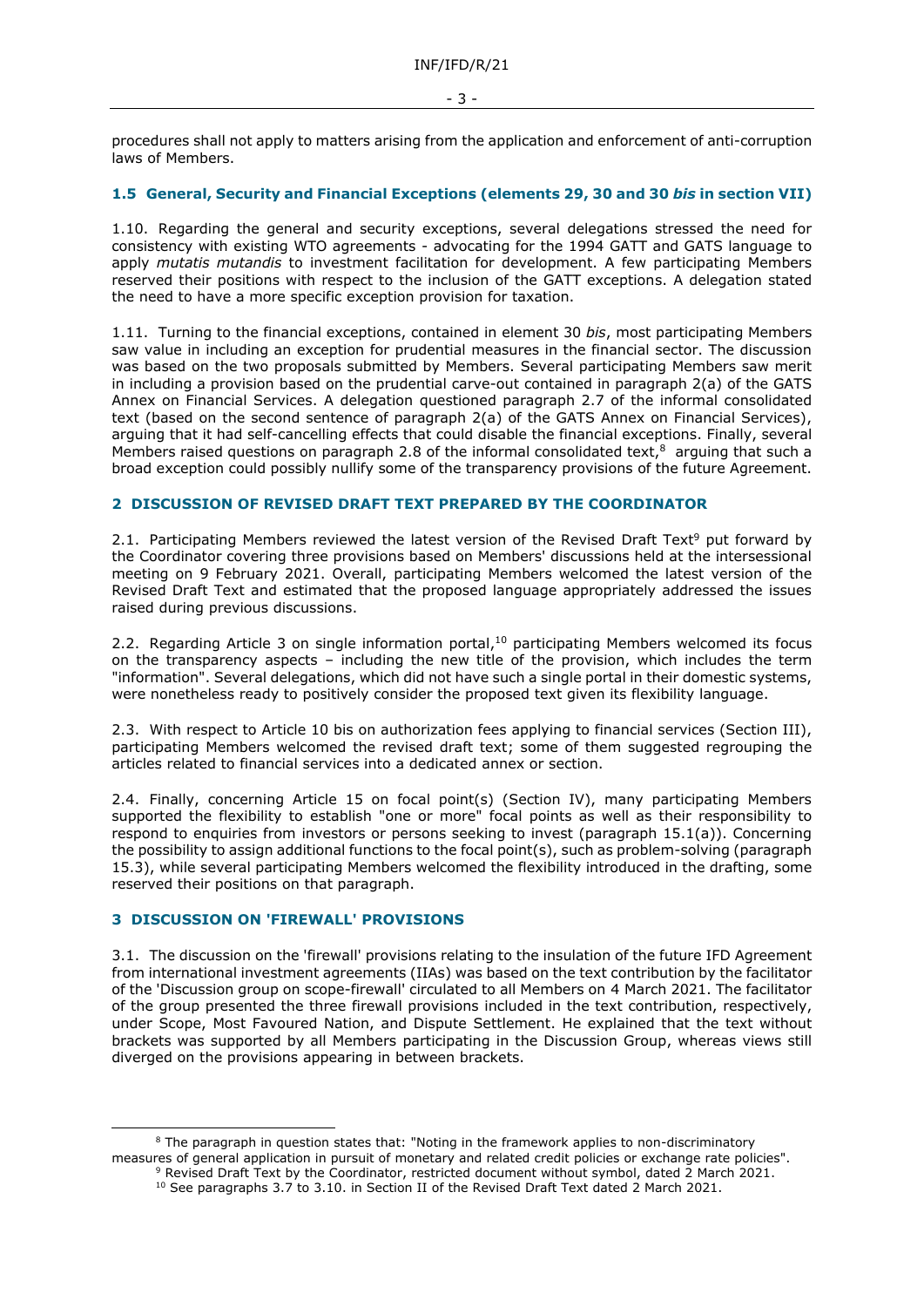3.2. As to the inclusion of a non-exportation clause under 'Scope' in the IFD Agreement, most participating Members saw value in including it in order to avoid that the future IFD Agreement be invoked in investor-state disputes under Members' respective IIAs. Regarding a possible nonimportation clause under 'Scope' to prevent the use of IIA provisions for the interpretation of the IFD agreement, some Members considered it necessary, while others considered that such a provision was not needed.

3.3. With respect to introducing a firewall provision for purposes of clarifying the concept of "treatment" under the Most-Favoured-Nation (MFN) treatment, a few delegations reserved their position regarding the inclusion of an MFN provision in the future IFD agreement. Two delegations indicated their intention to submit proposals on the wording of the MFN provision in order to better define the "treatment" that should be accorded.

3.4. On "dispute settlement", all participating Members who intervened saw value in including a clause providing exclusive jurisdiction to the WTO dispute settlement system on disputes arising under the IFD agreement. A number of participating Members considered that the second paragraph under 'Dispute Settlement' in the facilitator's text contribution, which aimed at limiting the Panel's sources of interpretation when resolving disputes under the WTO DSU, was already covered by the first paragraph under 'Scope'.

# **4 CONCEPTUAL DISCUSSION ON THE CONCEPT OF 'AUTHORIZATION'**

4.1. Participating Members discussed the concept of 'authorization' on the basis of the guiding questions circulated by the Coordinator in advance of the meeting. Regarding the application of the concept of 'authorization' to the different stages of the investment life-cycle, many delegations advocated applying this concept to the whole investment life-cycle, whereas some participants preferred to limit its application only to the initial stages of an investment – i.e., to the establishment phase, including the renewal of an investment.

4.2. Further to the discussion, participating Members provided examples on the types of procedures, decisions, and administrative actions that an authorization would cover at the different stages of the investment cycle. One delegation raised the question of whether an auction mechanism would be covered by the future agreement.

4.3. Concerning the need to specify that the provisions on 'authorization' under the future agreement apply with respect to an 'investor of another Member', several delegations stated that, while the same authorization would, presumably, apply to both domestic and foreign investors, the aim of the future agreement was to provide obligations with regard to foreign investors. Overall, participating Members saw value in including a definition of "authorization".

#### **5 OTHER BUSINESS**

5.1. Regarding outreach activities, the Coordinator informed participating Members that he had met with several WTO group coordinators. In addition, the Coordinator recalled that, on 24 February and 3 March 2021, he had participated in High-level Regional Roundtable discussions for the Caribbean and Africa, respectively organized by ITC, the German Development Institute, and the World Economic Forum together with local and regional partner organizations. The objective of these outreach efforts was to better understand Members' interests and concerns with regard to, and increase participation in, the negotiations.

5.2. Participating Members supported the proposal by the Coordinator to organize a debriefing session for relevant international organizations working in the field of investment facilitation in the margin of the next negotiating meeting in April 2021. Several participating Members expressed their appreciation to the Coordinator for his efforts and welcomed the proposed debriefing session. A delegation reported that it was planning to organize an outreach activity for Members of the Arab Group.

5.3. The Coordinator further informed participating Members of the creation of a new 'small group' on the facilitation of the entry and temporary stay of business persons for investment purposes, which would be facilitated by Guatemala. The small group would be open to all interested Members and would regularly report back to the plenary.